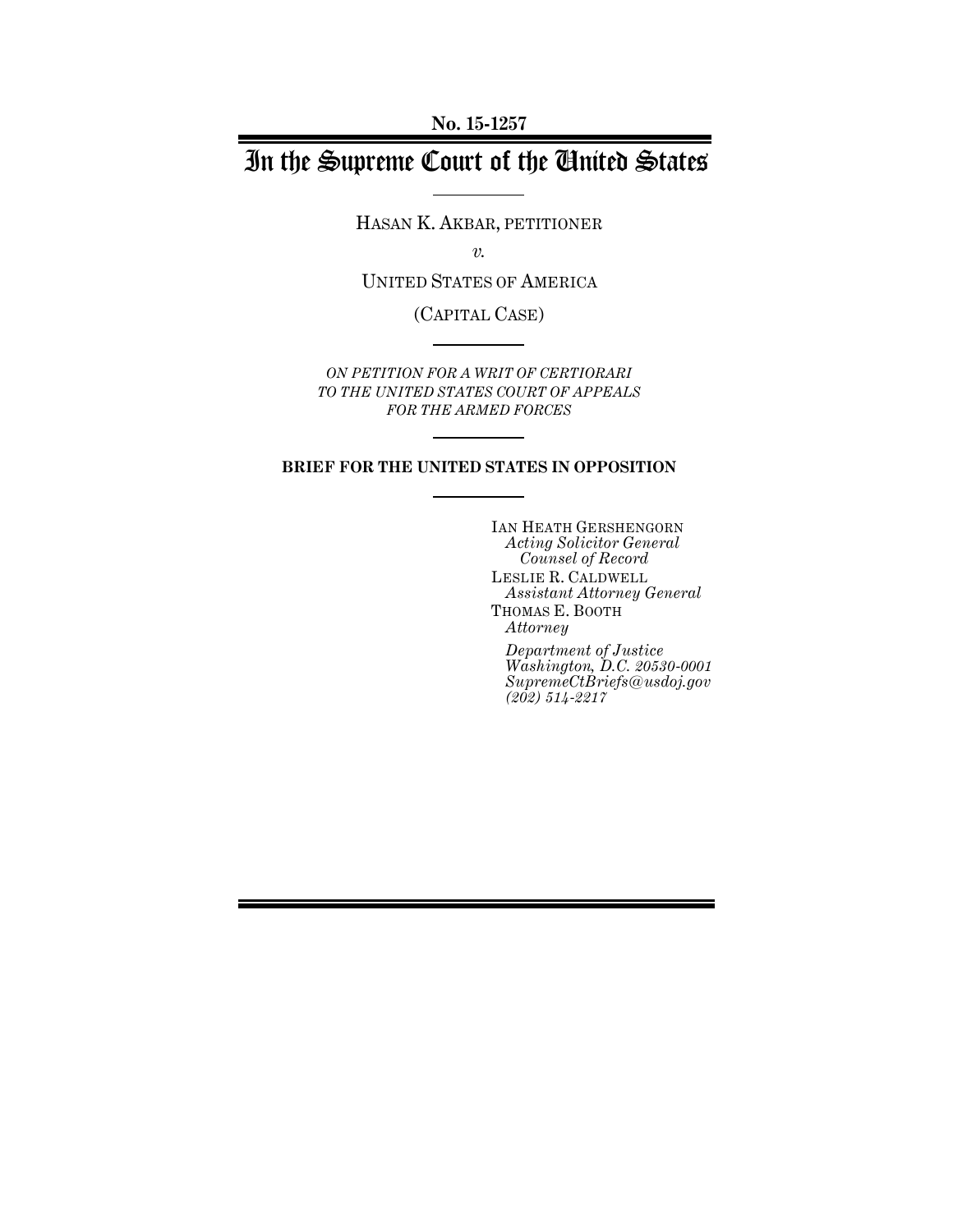### **CAPITAL CASE**

### **QUESTION PRESENTED**

Whether the President's authority to promulgate aggravating factors that court-martial members must find beyond a reasonable doubt before imposing a death sentence under the Uniform Code of Military Justice, which this Court upheld in *Loving* v. *United States*, 517 U.S. 748 (1996), is invalid in light of *Ring* v. *Arizona*, 536 U.S. 584 (2002), which held that a sentencing court's finding of an aggravating factor necessary to the imposition of a death sentence violates the Sixth Amendment.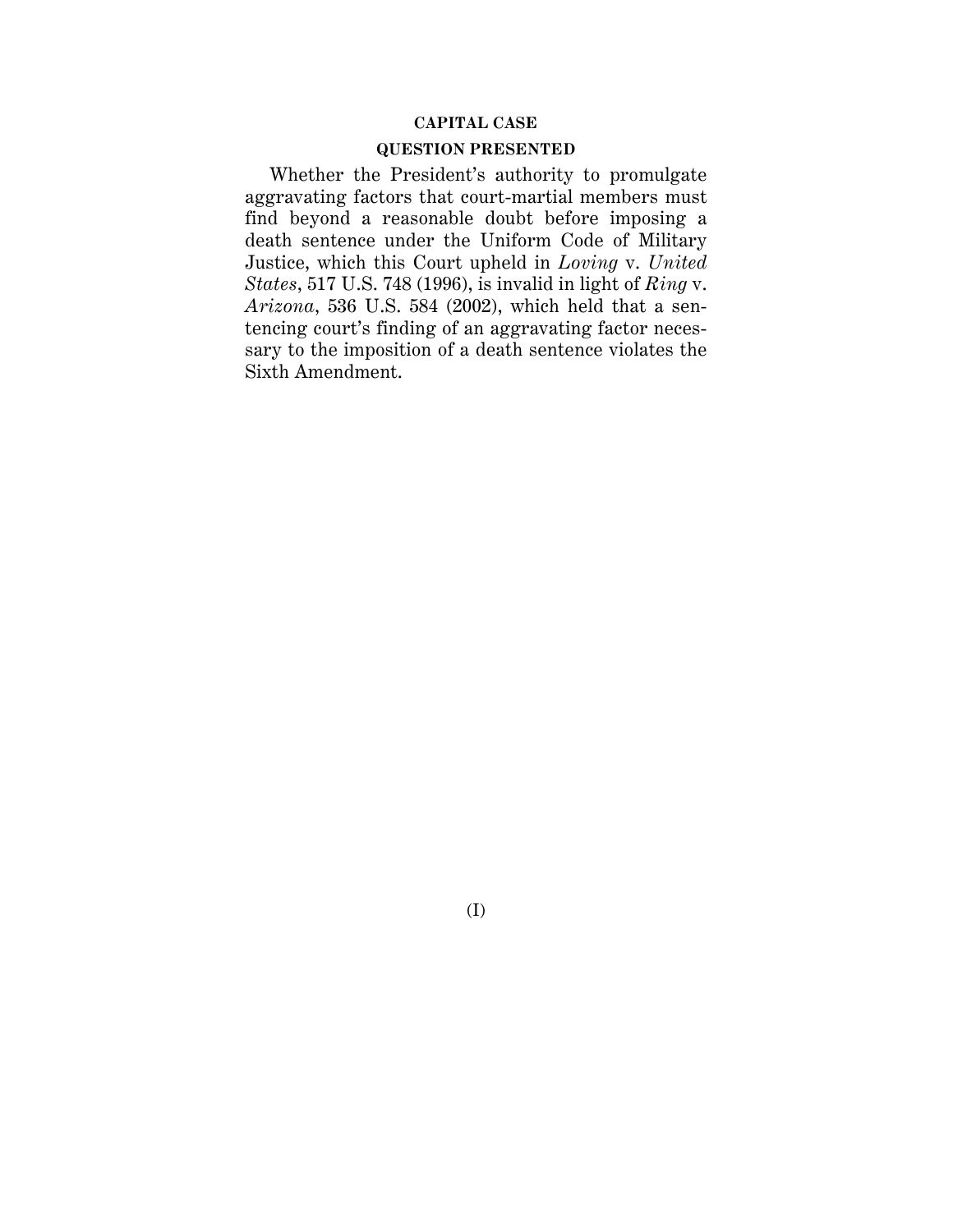## **TABLE OF CONTENTS**

Page

### **TABLE OF AUTHORITIES**

## Cases:

| Kimble v. Marvel Entm't, LLC, 135 S. Ct. 2401     |
|---------------------------------------------------|
|                                                   |
| Loving v. United States, 517 U.S. 748             |
|                                                   |
| Mendrano v. Smith, 797 F.2d 1538 (10th Cir.       |
|                                                   |
|                                                   |
|                                                   |
| Public Citizen v. Department of Justice, 491 U.S. |
|                                                   |
| Ring v. Arizona, 536 U.S. 584 (2002)  6, 8, 12    |
| Rodriguez de Quijas v. Shearson/American Express, |
|                                                   |
| United States v. Curtis, 32 M.J. 252 (C.M.A.),    |
|                                                   |
|                                                   |
|                                                   |
|                                                   |

Constitution, statutes, and rules:

U.S. Const.:

## (III)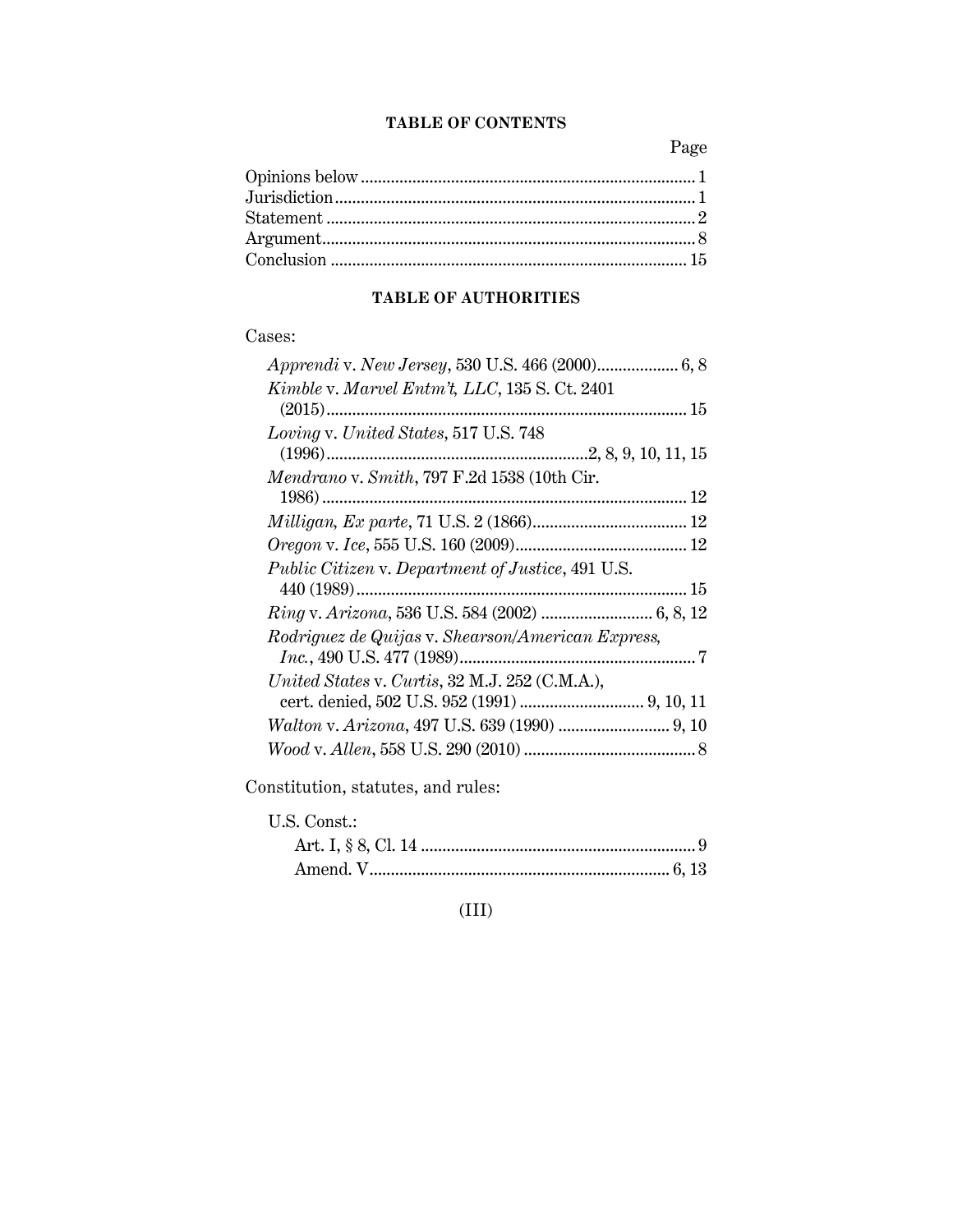| Constitution, statutes, and rules—Continued:    | Page |
|-------------------------------------------------|------|
|                                                 |      |
|                                                 |      |
| Uniform Code of Military Justice, 10 U.S.C. 801 |      |
| et seq.:                                        |      |
|                                                 |      |
|                                                 |      |
|                                                 |      |
|                                                 |      |
|                                                 |      |
|                                                 |      |
|                                                 |      |
|                                                 |      |
|                                                 |      |
|                                                 |      |
|                                                 |      |
|                                                 |      |
| Rules for Courts-Martial:                       |      |
|                                                 |      |
|                                                 |      |
|                                                 |      |
|                                                 |      |
|                                                 |      |
|                                                 |      |
|                                                 |      |
| Miscellaneous:                                  |      |
| Exec. Order No. 12,473, 49 Fed. Reg. 17,220     |      |
|                                                 |      |
| Manual For Courts-Martial (2012 ed.), www.au.   |      |
|                                                 |      |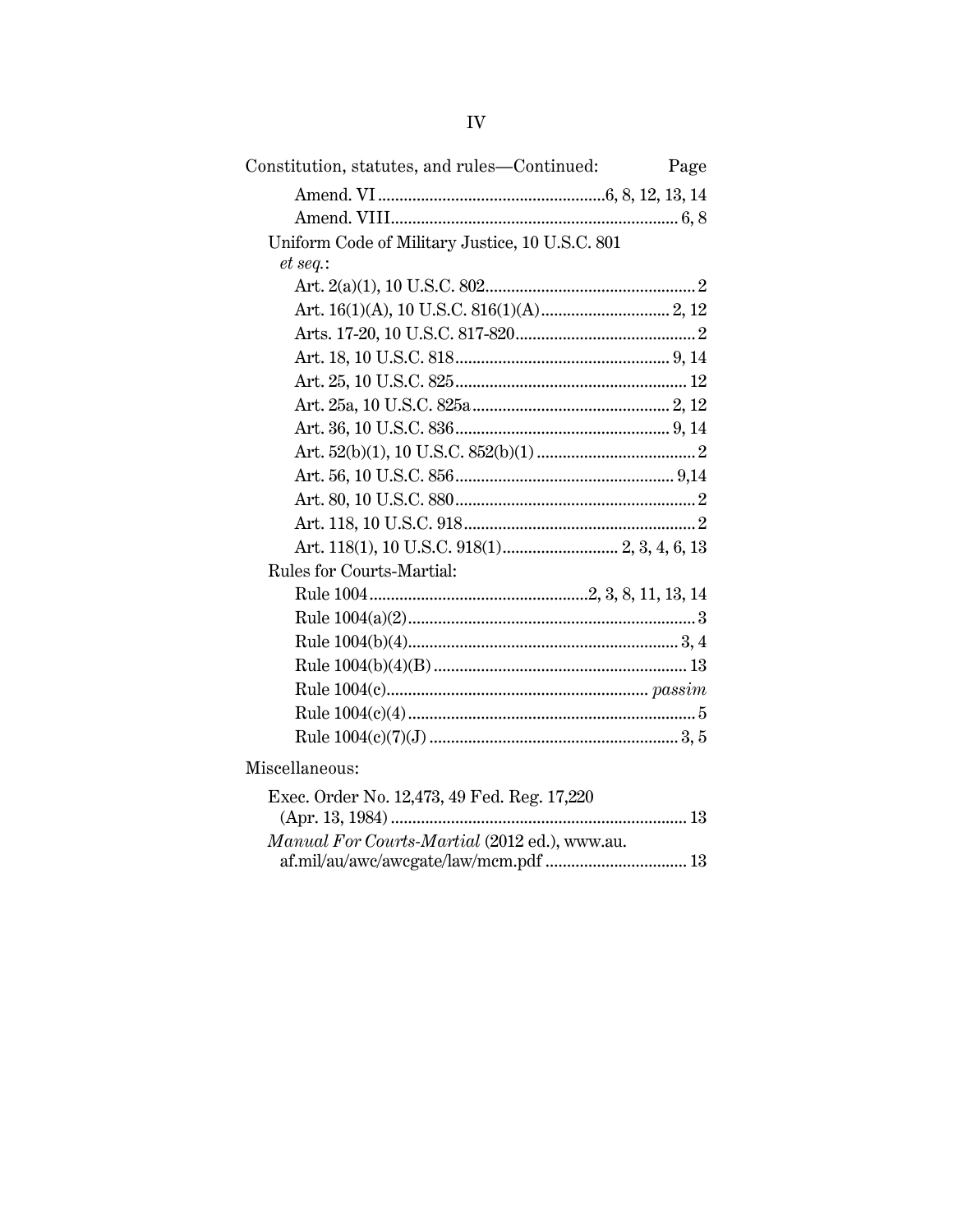## In the Supreme Court of the United States

No. 15-1257

HASAN K. AKBAR, PETITIONER

*v.*

UNITED STATES OF AMERICA

(CAPITAL CASE)

*ON PETITION FOR A WRIT OF CERTIORARI TO THE UNITED STATES COURT OF APPEALS FOR THE ARMED FORCES*

### **BRIEF FOR THE UNITED STATES IN OPPOSITION**

### **OPINIONS BELOW**

The opinion of the United States Court of Appeals for the Armed Forces (Pet. App. 1a-164a) is reported at 74 M.J. 364. The opinion of the United States Army Court of Criminal Appeals (Pet. App. 165a-236a) is not reported in the Military Justice Reporter but is available at 2012 WL 2887230.

### **JURISDICTION**

The judgment of the court of appeals was entered on August 19, 2015. A petition for reconsideration was denied on November 9, 2015. On January 15, 2016, the Chief Justice extended the time to file a petition for a writ of certiorari to and including April 7, 2016, and the petition was filed on April 6, 2016. The jurisdiction of this Court is invoked under 28 U.S.C. 1259(1).

(1)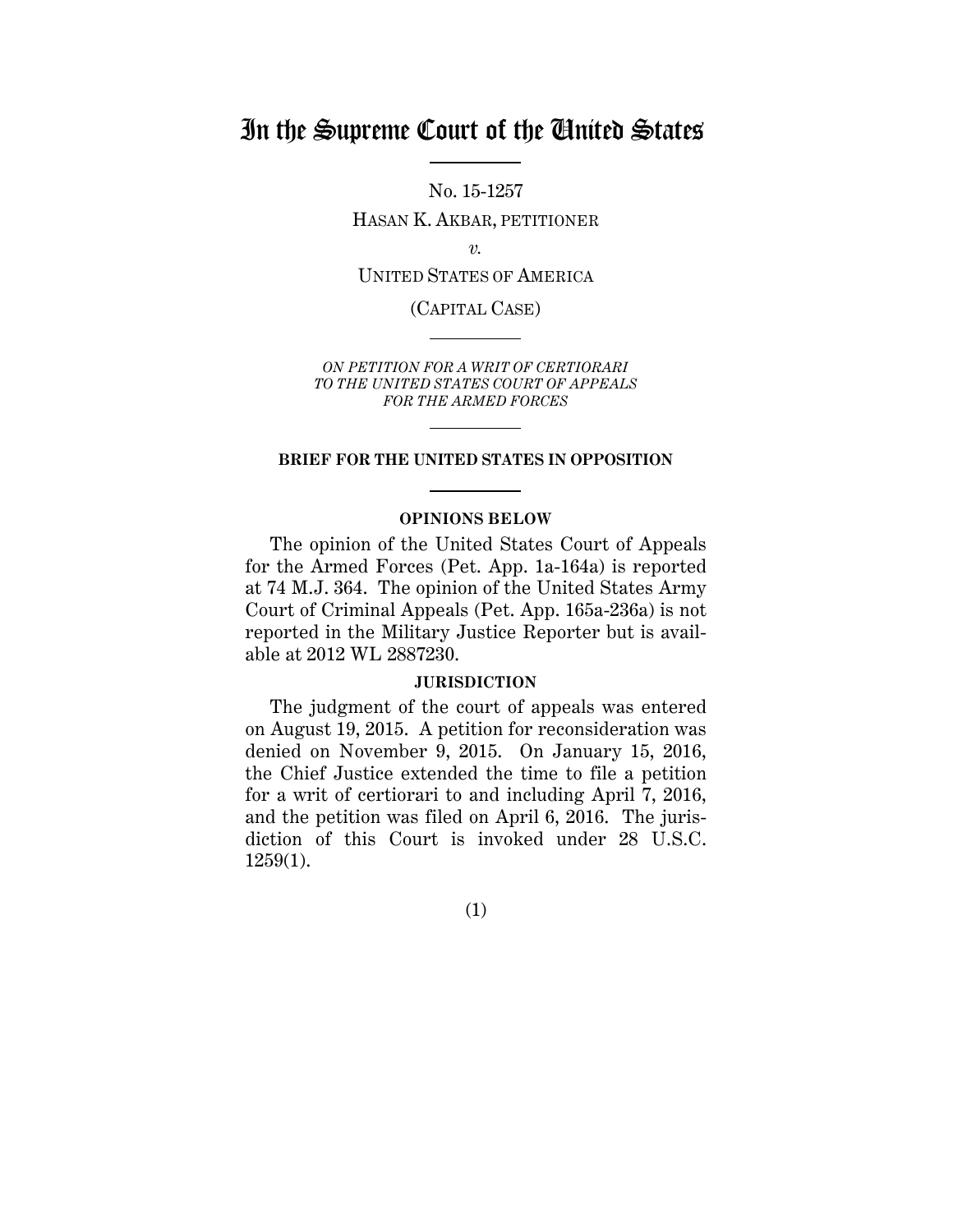### **STATEMENT**

Petitioner, a sergeant in the United States Army, was convicted by a general court-martial on three specifications of attempted murder, in violation of Article 80 of the Uniform Code of Military Justice (UCMJ), 10 U.S.C. 880; and on two specifications of premeditated murder, in violation of Article 118 of the UCMJ, 10 U.S.C. 918. Pet. App. 2a. The 15 courtmartial members sentenced petitioner to death. *Ibid*. The United States Army Court of Criminal Appeals affirmed. *Id*. at 165a-236a. The United States Court of Appeals for the Armed Forces (CAAF) affirmed. *Id*. at 1a-164a.

1. Courts-martial have jurisdiction to try offenses that are made punishable by the UCMJ and committed by persons subject to the UCMJ. Arts.  $2(a)(1)$ , 17-20, UCMJ, 10 U.S.C. 802, 817-820. Article 118 of the UCMJ prohibits four categories of unlawful killings, including, as relevant here, premeditated murder. Art. 118(1), 10 U.S.C. 918(1). It further provides that the penalty for a violation of Article 118(1) is "death or imprisonment for life as a court-martial may direct." *Ibid*. A defendant may be sentenced to death only by a general court-martial, comprising a military judge and, except in extenuating circumstances inapplicable in this case, at least 12 members. Arts.  $16(1)(A)$ ,  $25a$ , UCMJ, 10 U.S.C.  $816(1)(A)$ ,  $825a$ . Unlike other courtmartial sentences, a sentence of death requires "the concurrence of all the members of the court-martial present at the time the vote is taken." Art.  $52(b)(1)$ , UCMJ, 10 U.S.C. 852(b)(1).

The President has promulgated additional procedures for capital sentencing in Rule 1004 of the Rules for Courts-Martial (R.C.M.). See *Loving* v. *United*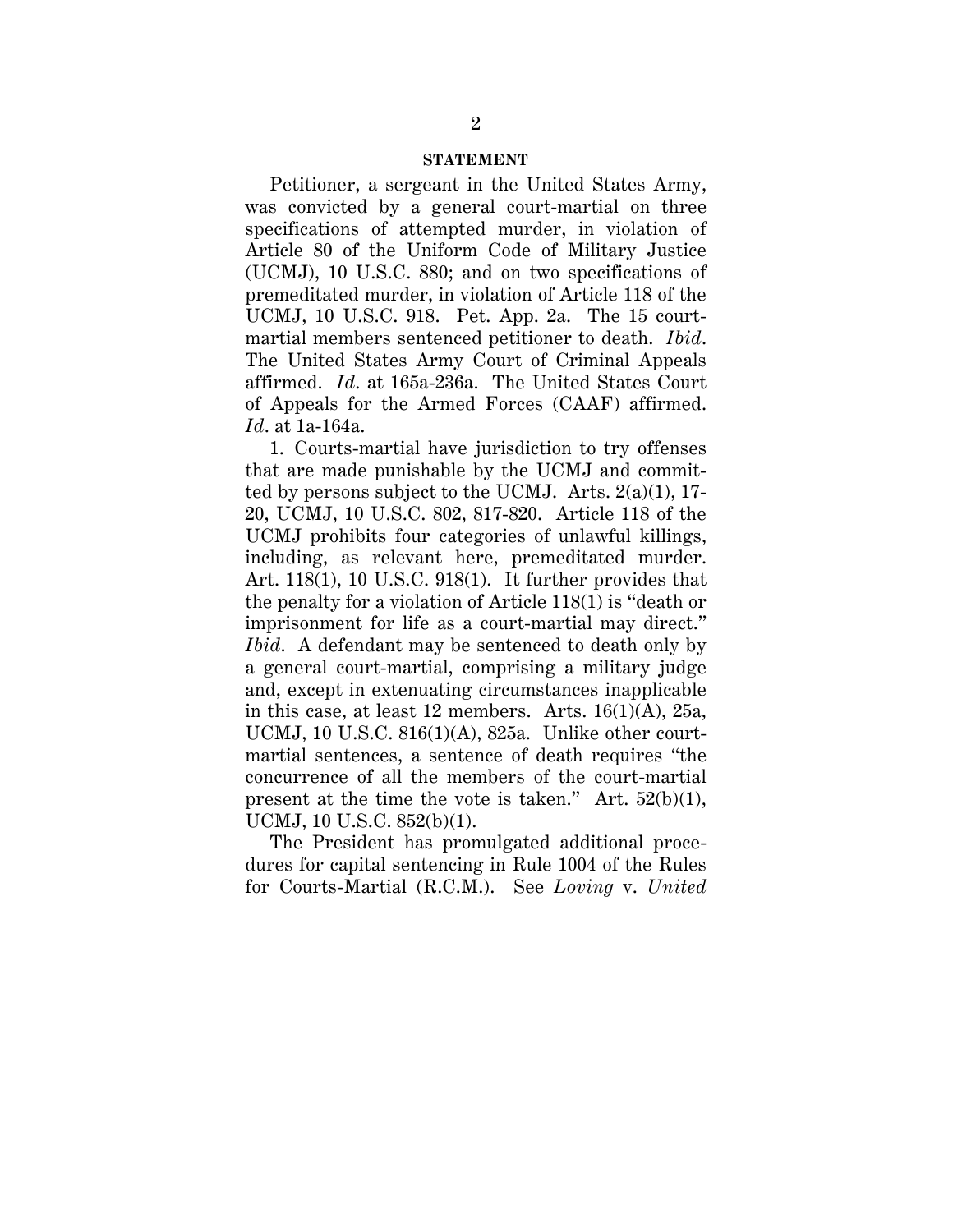*States*, 517 U.S. 748, 754 (1996). Rule 1004 reiterates that the death penalty requires a unanimous vote by the court-martial's members. R.C.M. 1004(a)(2). It requires the members to find, beyond a reasonable doubt, the existence of at least one aggravating factor, and it requires that they all concur in the same factor or factors and that they concur that any extenuating or mitigating circumstances are substantially outweighed by any aggravating circumstances (including the applicable aggravating factor or factors). R.C.M. 1004(b)(4) and (c). For an offense of premeditated murder in violation of Article 118(1), the aggravating factors include, *inter alia*, that "[t]he accused has been found guilty in the same case of another violation of Article 118." R.C.M. 1004(c)(7)(J).

2. On March 22, 2003, petitioner was 31 years old, had been in the Army for almost five years, and had attained the rank of sergeant. Pet. App. 5a. He was a member of the 1st Brigade of the 101st Airborne Division, which was stationed in Kuwait and scheduled to cross the border into Iraq in the next few days as part of Operation Iraqi Freedom. *Id*. at 6a. That evening, petitioner was assigned to guard his squad's grenades with a more junior soldier. *Id*. at 6a, 168a. When the junior soldier went to wake the next guard shift, petitioner took four fragmentation grenades and three incendiary grenades. *Ibid*.

After his shift was over and while most of the camp was asleep, petitioner walked to the area of the camp where the brigade headquarters was located and shut off the generator that powered the exterior lights in that area. Pet. App. 6a, 168a. He tossed an incendiary grenade into the tent where the brigade commander, executive officer, and sergeant major were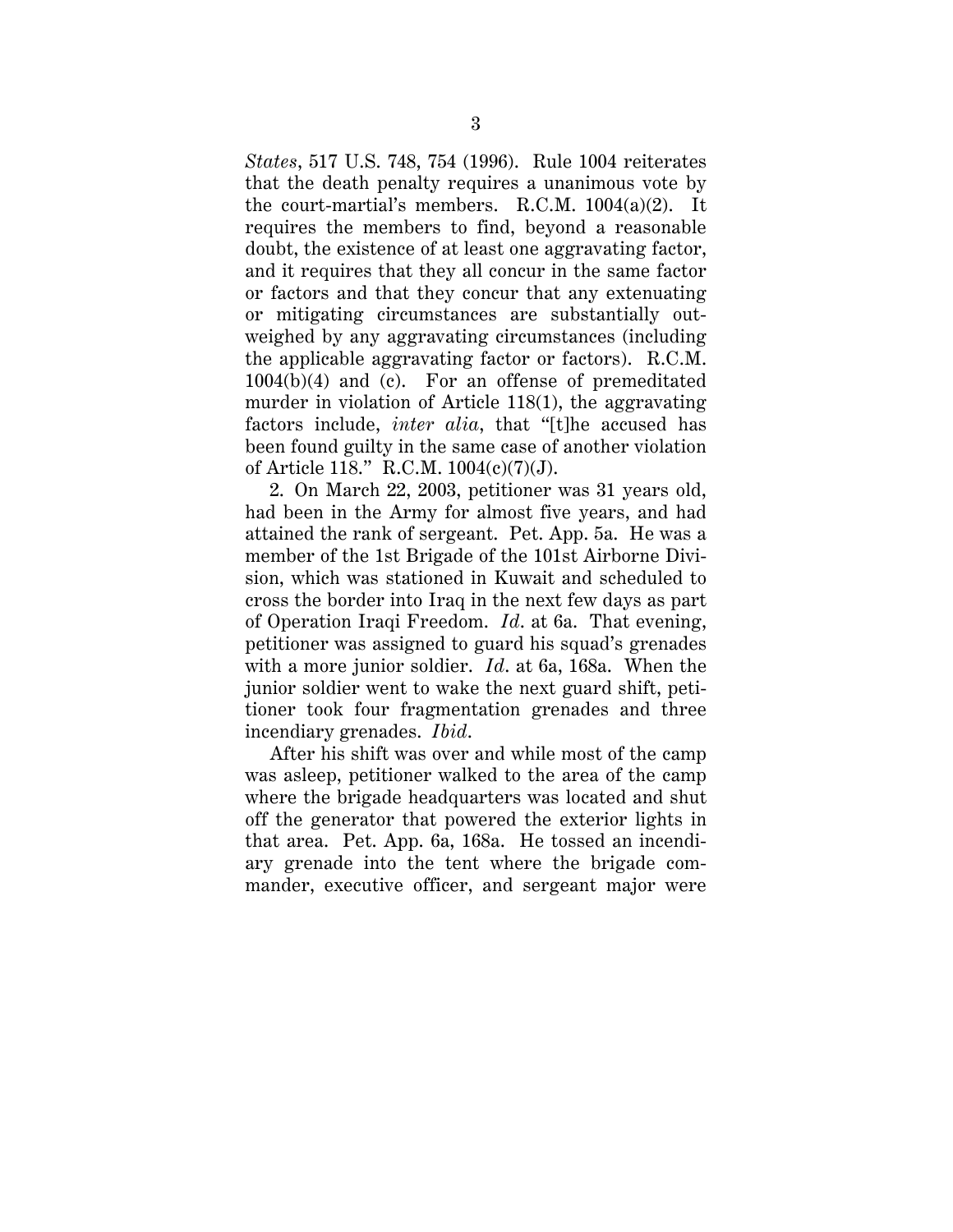sleeping. *Ibid*. After the explosion, when one of them emerged from the tent, petitioner shot him. *Ibid*. Petitioner then moved to another tent containing sleeping officers, shouted "[w]e're under attack," and tossed a fragmentation grenade into the tent, injuring several officers and killing one of them. *Id*. at 7a, 168a-169a. He then moved to a third tent and tossed another fragmentation grenade inside. *Id*. at 7a, 169a. When a captain emerged from the tent, petitioner fatally shot him in the back at close range. *Ibid*.

In addition to the two fatalities, petitioner's attack injured 14 soldiers, some permanently. Pet. App. 169a. Petitioner was soon apprehended, and subsequent investigation revealed that, several weeks earlier, he had written in his diary that "as soon as I am in Iraq I am going to kill as many of [my fellow servicemembers] as possible." *Id*. at 5a, 7a, 132a.

3. The government charged petitioner with, among other things, two specifications of premeditated murder in violation of Article 118(1), UCMJ, 10 U.S.C. 918(1). Pet. App. 171a. The charge sheet did not expressly identify any aggravating factor under R.C.M. 1004(c), but it contained special instructions that the case "be tried as a capital case." Pet. App. 82a. Soon thereafter, and before arraignment, the government provided petitioner with a "Notice of Aggravating Factors" that identified its intention of proving two aggravating factors: (1) that one premeditated murder was committed in such a way or under circumstances that the life of one or more persons other than the victim was unlawfully and substantially endangered; and (2) that petitioner was found guilty in the same case of both a premeditated murder and another unlawful killing (*i.e.*, the subject of the other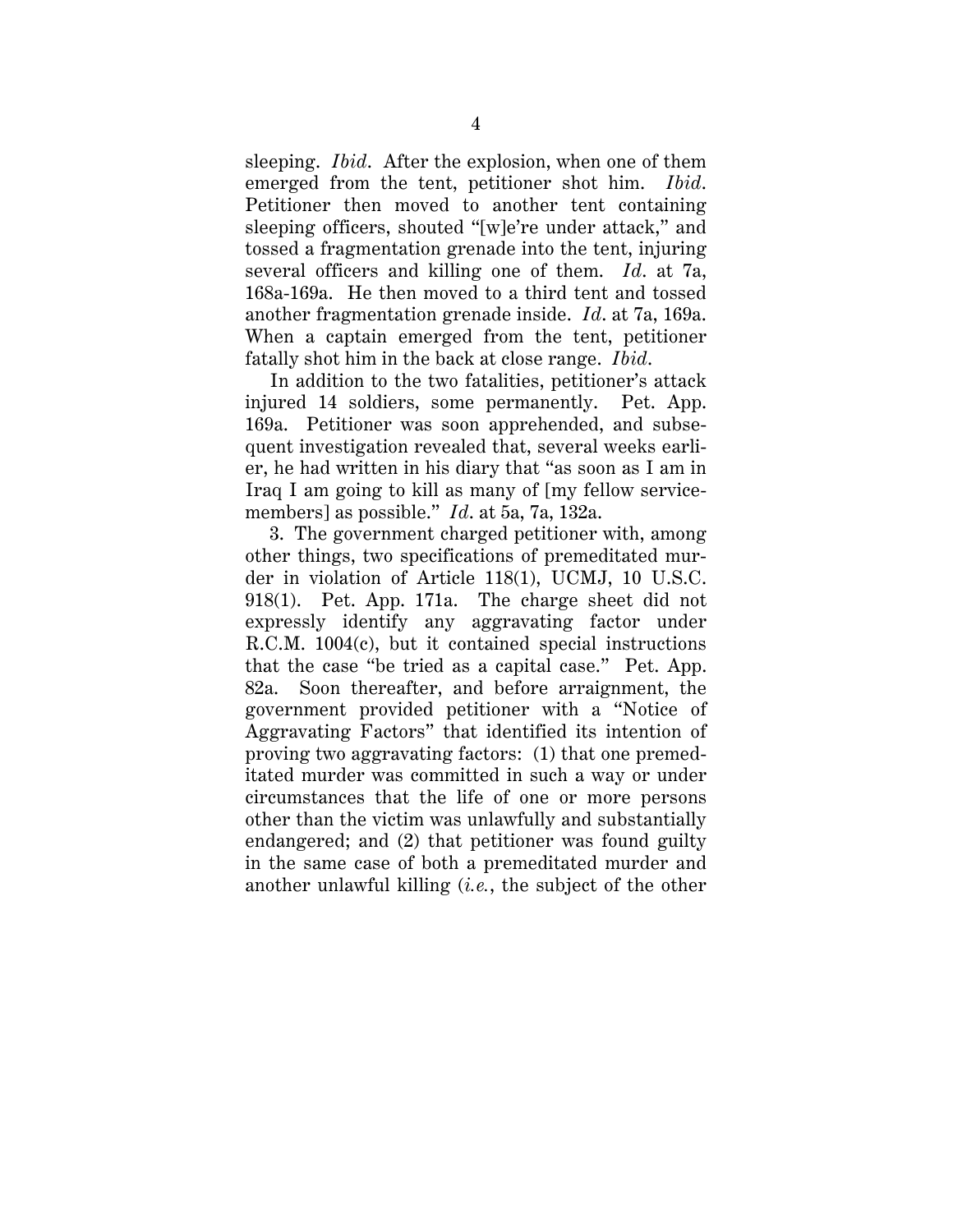premeditated-murder charge). *Id*. at 172a-173a & n.3; see R.C.M.  $1004(c)(4)$  and  $(c)(7)(J)$ .

After a four-day trial, the 15-member court-martial panel unanimously found petitioner guilty of both premeditated-murder specifications. Pet. App. 13a, 166a, 173a. The government then moved, without objection, to limit its case to the single aggravating factor under R.C.M.  $1004(c)(7)(J)$  of having two murder convictions in the same case. Pet. App. 173a. The military judge granted the government's motion. *Ibid.* At the conclusion of the sentencing phase, the judge instructed the panel that it could not impose the death sentence unless it unanimously found, beyond a reasonable doubt, that the alleged aggravating factor existed and that aggravating circumstances "substantially outweighed" any extenuating and mitigating aspects of the offenses or of petitioner's character and background—including a non-exhaustive list of 31 mitigating circumstances identified by the judge. *Id*. at 20a, 173a, 227a-232a.

After deliberations, the president of the panel announced that the members had unanimously determined that the aggravating factor had been proved beyond a reasonable doubt and that the extenuating and mitigating circumstances were substantially outweighed by the aggravating circumstances. The president then announced that the members had voted unanimously to sentence petitioner to death. Pet. App. 21a, 174a.

4. On appeal to the Army Court of Criminal Appeals, petitioner alleged 58 assignments of error and three supplemental assignments of error. Pet. App. 167a. As relevant here, he contended that Congress's delegation of authority to the President to identify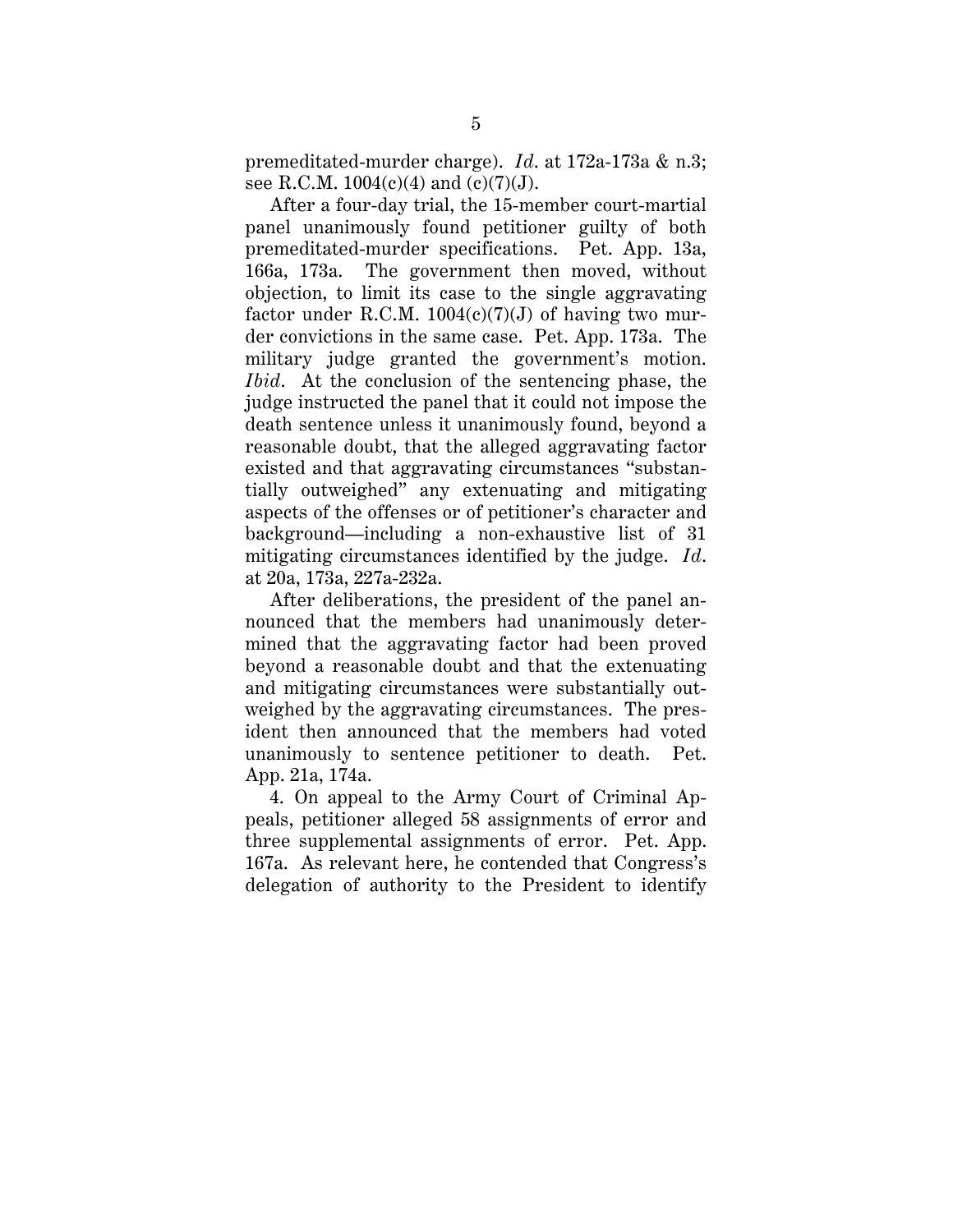aggravating factors for purposes of capital sentences authorized by the UCMJ is unconstitutional. *Id*. at 171a. Although this Court's 1996 decision in *Loving*, *supra*, sustained the constitutionality of that delegation for Eighth Amendment and separation-of-powers purposes, petitioner contended that the delegation is impermissible in light of *Apprendi* v. *New Jersey*, 530 U.S. 466 (2000), which held that under the Fifth and Sixth Amendments, any fact that increases the penalty for a crime beyond the statutory maximum, other than a prior conviction, must be submitted to a jury and proved beyond a reasonable doubt, and *Ring* v. *Arizona*, 536 U.S. 584 (2002), which applied *Apprendi* to reverse a death sentence under Arizona's capitalsentencing scheme. Pet. App. 177a-178a.

The Army Court of Criminal Appeals affirmed. Pet. App. 165a-236a. As relevant here, the court rejected petitioner's *Apprendi–Ring* challenge to the President's authority to promulgate sentencing procedures (including the authority to identify aggravating factors) for purposes of capital sentences by courts-martial. *Id*. at 174a-179a. The court reasoned that, unlike in *Apprendi* and *Ring*, which arose in the civilian context, the imposition of the death penalty under the UCMJ does not require any additional findings of fact because Congress itself has authorized the maximum penalty of death for a premeditated murder in violation of Article 118(1). *Id*. at 178a. The aggravating factors in R.C.M. 1004(c) simply restrict application of the death penalty; they do not increase the authorized maximum punishment and are not, for purposes of the analogy to *Ring*, the functional equivalent of elements that must be identified by the legislature. *Id*. at 178a-179a.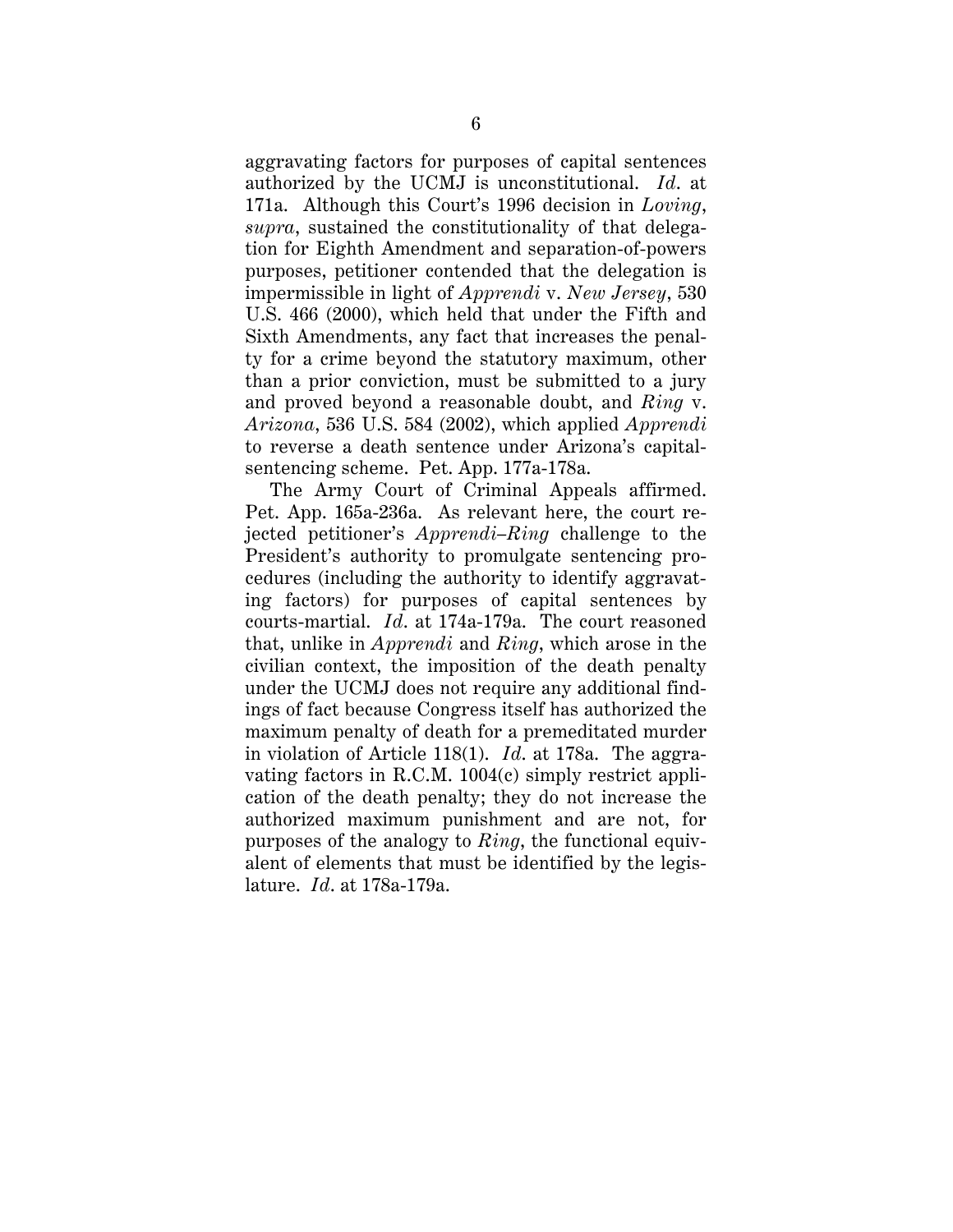5. On further appeal to the CAAF, petitioner raised 59 issues. Pet. App. 21a, 95a-110a. The court affirmed, discussing 21 issues. *Id*. at 21a-94a. As relevant here, the court rejected petitioner's contention that Congress had impermissibly delegated to the President the authority to prescribe capitalsentencing procedures for courts-martial, including the ability to specify aggravating factors that limit the application of the death penalty. *Id*. at 80a-81a. Citing *Rodriguez de Quijas* v. *Shearson/American Express, Inc.*, 490 U.S. 477, 484 (1989), the CAAF declined to conclude that *Loving* had been overruled "sub silentio" by *Ring*. Pet. App. 81a. The court stated that it would adhere to the holding in *Loving* sustaining the constitutionality of the delegation to the President unless this Court "decides at some point in the future that there is a basis to overrule that precedent." *Ibid*. 1

Two members of the CAAF dissented, concluding that the case should be remanded for resentencing in light of petitioner's claims of ineffective assistance of counsel. Pet. App.  $111a-164a$ <sup>2</sup>

<sup>&</sup>lt;sup>1</sup> The CAAF assumed that the government had committed an "*Apprendi*" error by omitting any aggravating factor under R.C.M. 1004(c) from the charge sheet. Pet. App. 82a-83a. It concluded, however, that any such error was harmless because the presence of the multiple-murders aggravating factor was already apparent from the charge sheet's inclusion of two specifications of premeditated murder. *Id*. at 83a-84a. Moreover, it noted that petitioner received actual notice of the aggravating factors that the government intended to prove before arraignment. *Id*. at 84a.

<sup>&</sup>lt;sup>2</sup> Unlike in the CAAF, petitioner does not advance an ineffectiveassistance-of-counsel argument in this Court. Compare Pet. i (question presented), with Pet. App. 22a (noting argument in lower court). Accordingly, the Court should decline the invitation of one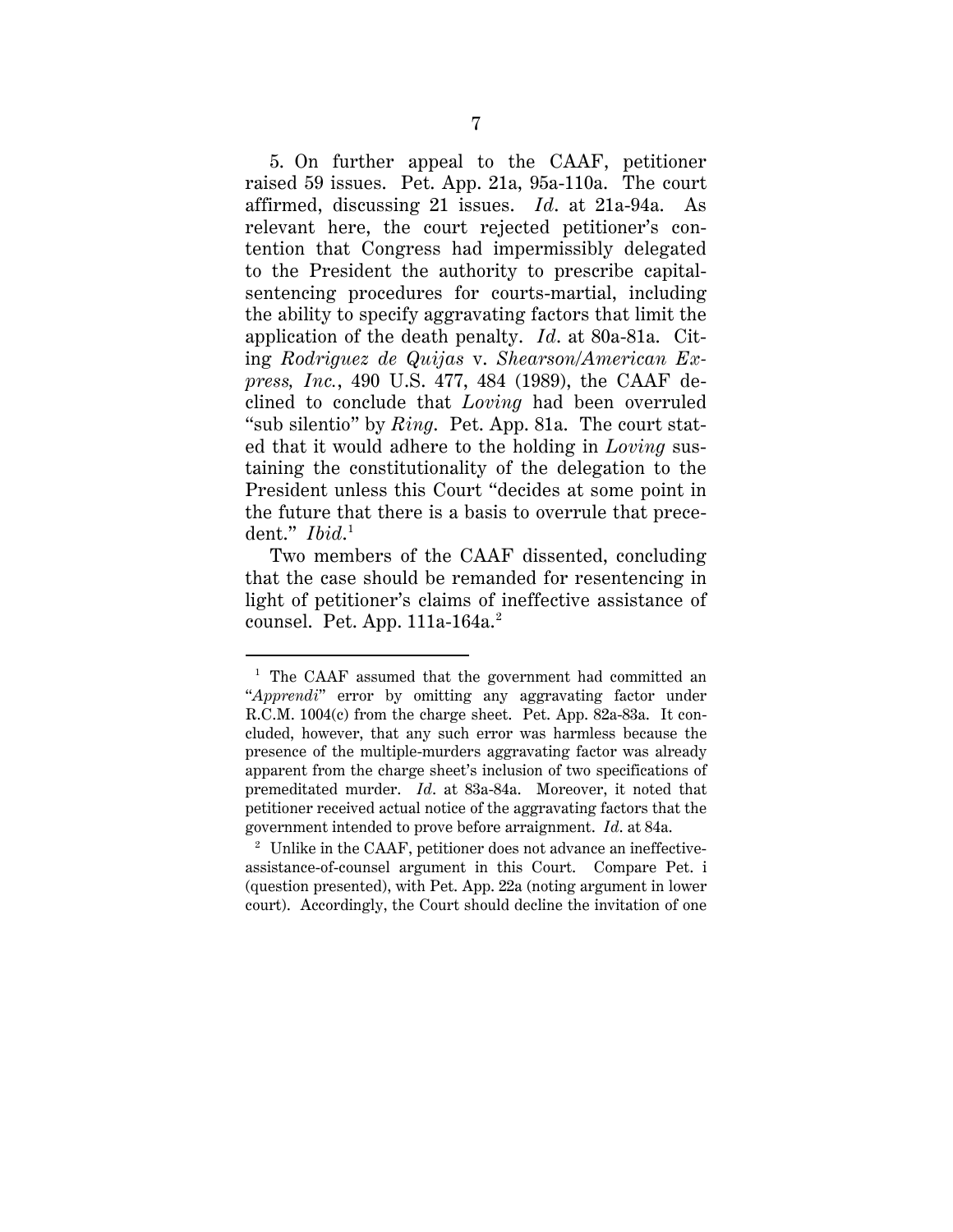### **ARGUMENT**

Petitioner contends (Pet. 8-15) that Congress's delegation of authority to the President to promulgate aggravating factors for capital cases in courts-martial, which this Court upheld in *Loving* v. *United States*, 517 U.S. 748 (1996), is now infirm in light of *Apprendi* v. *New Jersey*, 530 U.S. 466 (2000), and *Ring* v. *Arizona*, 536 U.S. 584 (2002). That contention lacks merit. *Loving*'s reasoning has not been invalidated by *Ring*. Nor does R.C.M. 1004(c) implicate the constitutional rights at issue in *Apprendi* and *Ring*: The Sixth Amendment's jury-trial guarantee does not apply to courts-martial; and the due process right to proof beyond a reasonable doubt is satisfied by the rule. Further review is unwarranted.

1. In *Loving*, this Court held that, although the Eighth Amendment did require aggravating factors to limit the scope of capital sentences otherwise authorized by the UCMJ, see 517 U.S. at 755-756, the promulgation of those factors by the President in R.C.M. 1004, rather than by Congress itself, did not violate separation-of-powers principles, see 517 U.S. at 756- 769. The Court rejected the contention that Congress's constitutional power to make rules for the

 $\ddot{\phantom{a}}$ 

amicus brief to grant certiorari to address such a question. See U.S. Air Force and Navy-Marine Corps Appellate Defense Divisions Amicus Br. 4; cf. *Wood* v. *Allen*, 558 U.S. 290, 304 (2010) (declining to address petitioner's argument that lower court had unreasonably rejected his ineffective-assistance-of-counsel claim when that question was not fairly included in the question presented). In any event, as the CAAF explained at length (Pet. App. 22a-54a) after conducting de-novo review (*id*. at 22a), the conduct of petitioner's counsel did not constitute ineffective assistance and petitioner cannot "establish prejudice at the findings phase or penalty phase of the trial" (*id*. at 53a).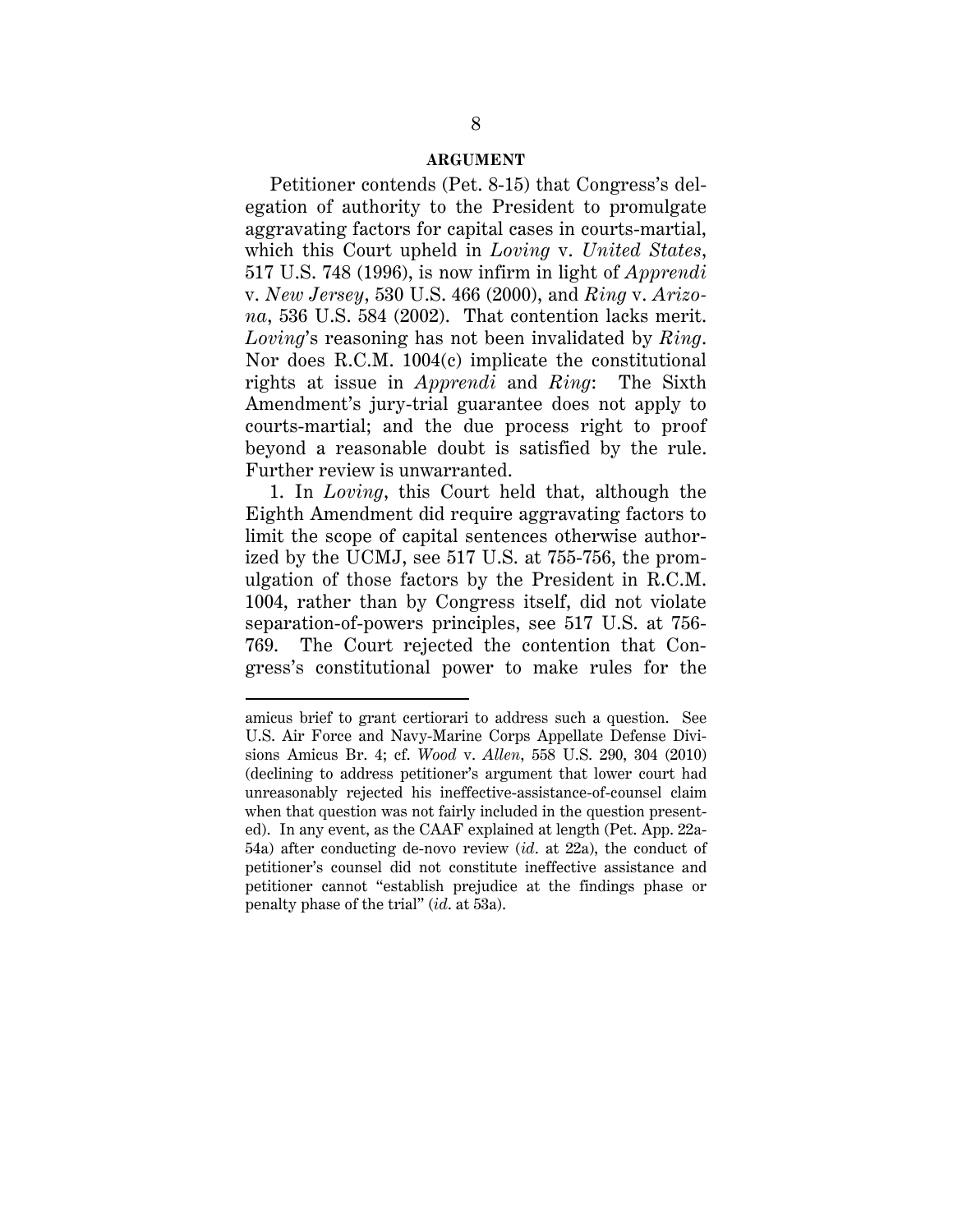government and regulation of the armed forces (U.S. Const. Art. I, § 8, Cl. 14) prevents it from delegating some authority to the President to define aspects of military crimes and criminal punishments. See *Loving*, 517 U.S. at 768-769. The Court then held that Congress had in fact delegated such power to the President under Articles 18, 36, and 56 of the UCMJ, 10 U.S.C. 818, 836, 856. See *Loving*, 517 U.S. at 769- 771. Finally, the Court held that the delegation was not invalid for want of sufficient guidance to the President, because the President's role as Commander in Chief (including a long history of being able to intervene in cases where courts-martial decreed death sentences) sufficed to show the President's "undoubted competency to prescribe" aggravating factors without further guidance from Congress. *Id*. at 771- 774.

2. Petitioner's principal contention (Pet. 9-10) is that *Loving* was based on the premise that the aggravating factors in R.C.M. 1004(c) are only sentencing factors, rather than elements of an aggravated crime of capital murder. As he notes (Pet. 9), that principle was invoked by the Court of Military Appeals in a decision issued more than five years before *Loving*. In *United States* v. *Curtis*, 32 M.J. 252 (C.M.A.), cert. denied, 502 U.S. 952 (1991), the court addressed the constitutionality of R.C.M. 1004(c). At the outset of its discussion, the court stated that, if the aggravating factors "were elements of the crime, we would have no choice but to hold that they must be set forth by Congress," because only Congress may define the elements of a crime. 32 M.J. at 260. It noted, however, that this Court's decision in *Walton* v. *Arizona*, 497 U.S. 639 (1990), had "made clear that 'aggravating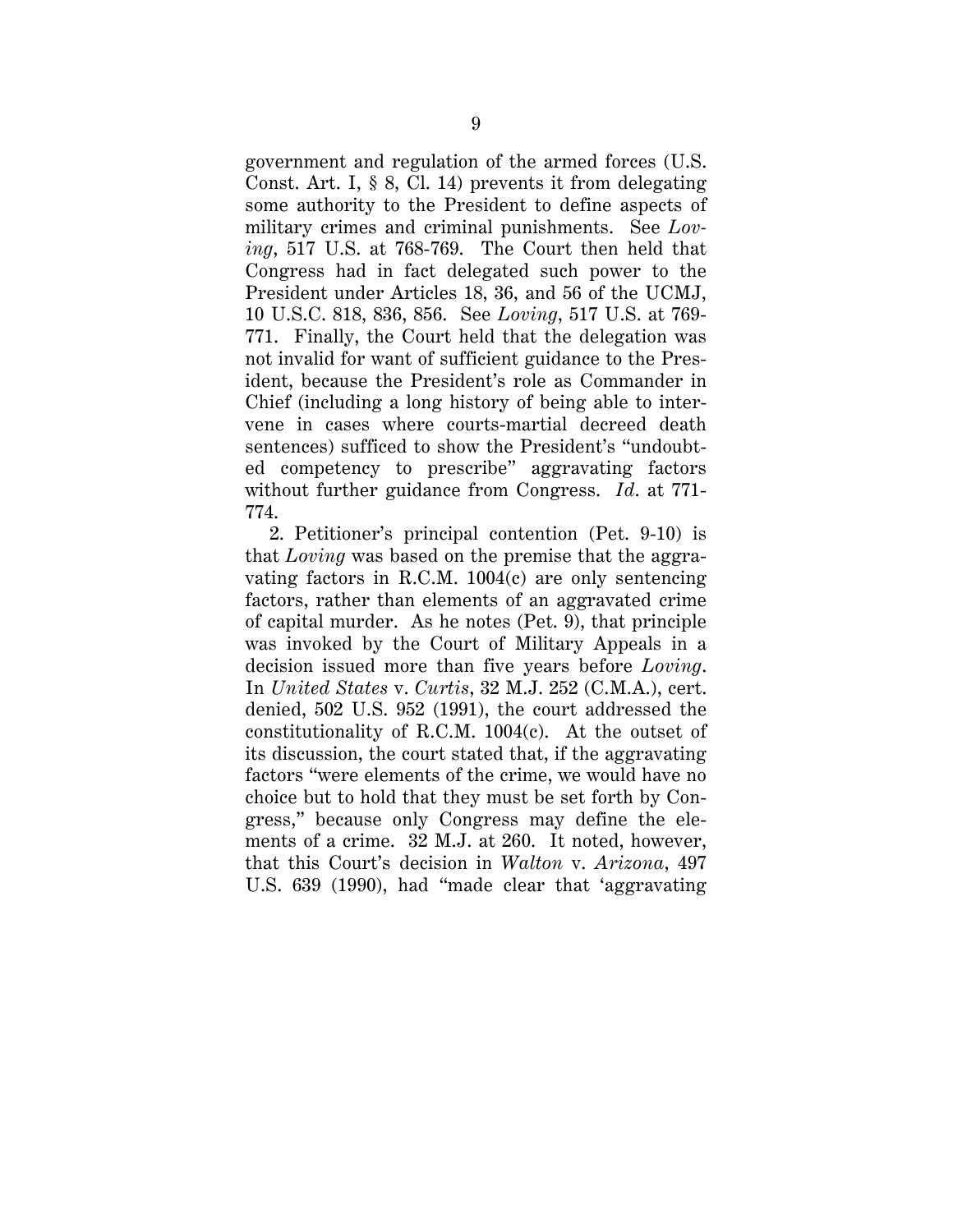factors' are not 'elements' of a crime." *Curtis*, 32 M.J. at 260 (citing *Walton*, 497 U.S. at 648-649). The opinion in *Curtis* then went on to consider whether separation-of-powers principles or the nondelegation doctrine preclude the President from prescribing the aggravating factors in R.C.M. 1004(c), and concluded that they do not. 32 M.J. at 260-267.

Petitioner contends (Pet. 9-10) that *Loving* "relied on the reasoning of" *Curtis*, and therefore that *Loving*'s "conclusion must rely on the holding of *Walton* v. *Arizona*," which has now been overruled by *Ring*. But the opinion in *Loving* refutes petitioner's characterization. *Loving* did not cite *Walton* itself, discuss what does or does not constitute an element, or rely on that aspect of *Curtis*'s reasoning in sustaining the constitutionality of the President's promulgation of R.C.M. 1004(c).

Although *Loving* mentions *Curtis* more than once, *Curtis* is not cited in the portions of *Loving* that sustain Congress's constitutional power to delegate the definition of aggravating factors to the President neither in the portion addressing Congress's express power to make rules governing and regulating the land and naval forces, see 517 U.S. at 759-768, nor in the portion recognizing that Congress "may \* \* \* delegate authority to the President to define the aggravating factors that permit imposition of a statutory penalty," *id*. at 768. The latter discussion did not depend at all on the premise that aggravating factors in the military's capital-sentencing framework operate only as sentencing factors rather than as the functional equivalent of elements. To the contrary, that portion of *Loving* recognized that the Court had previously "upheld delegations whereby the Executive \* \* \*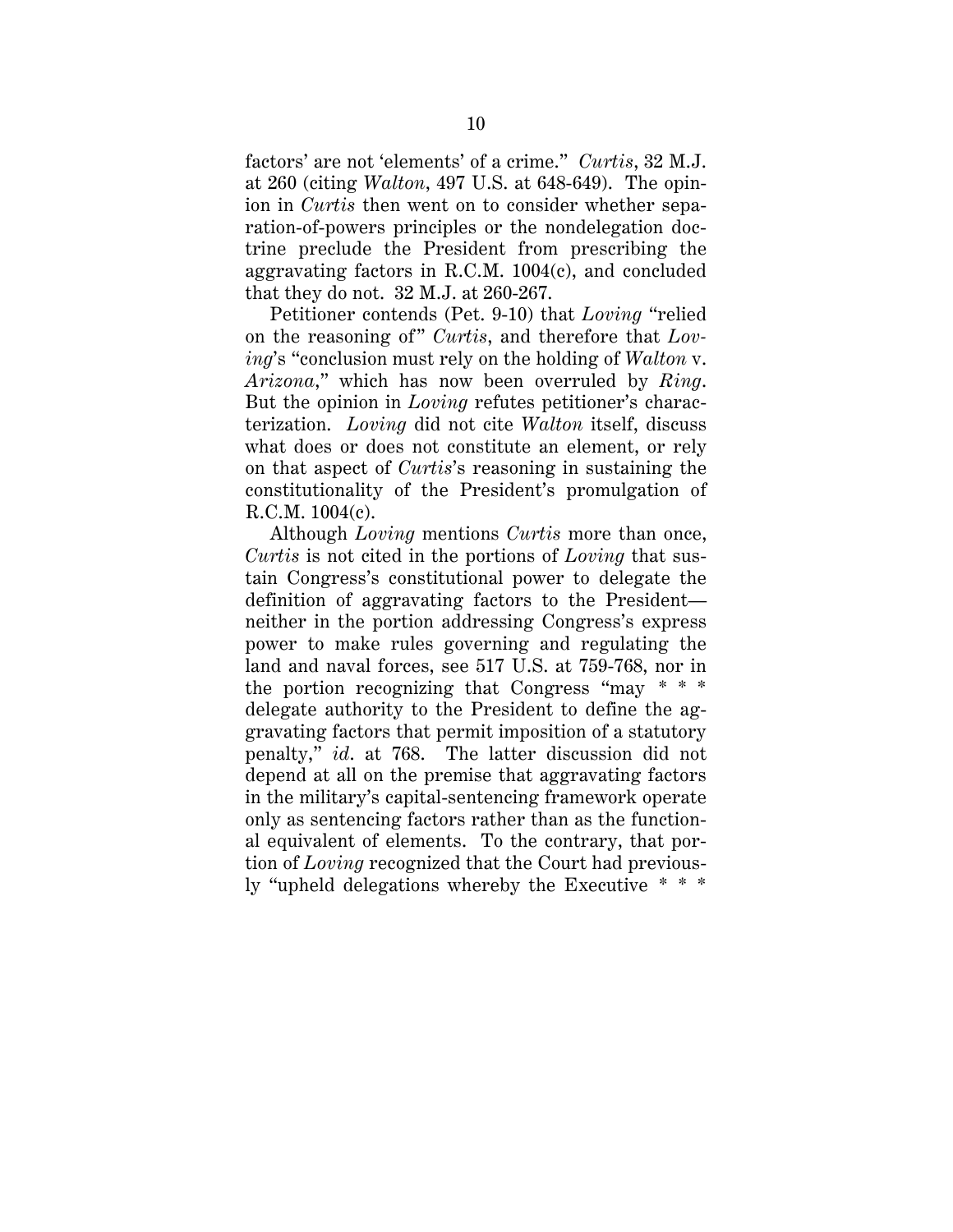defines by regulation what conduct will be criminal" and that such an "exercise of a delegated authority *to define crimes*" could "supply the notice to defendants the Constitution requires." *Id*. at 768 (emphasis added). The Court then held that, "[i]n the circumstances presented here," where Congress had provided that "service members who commit premeditated and felony murder may be sentenced to death by a courtmartial," Congress was permitted to "delegate authority to the President" to promulgate "the regulations providing the narrowing of the death-eligible class that the Eighth Amendment requires." *Id*. at 768-769.

*Loving* did cite *Curtis*, but only after "[h]aving held that Congress has the power of delegation" and turning to the question whether Congress had exercised that power. 517 U.S. at 769. Even then, *Loving* still did not cite the page containing the paragraph about whether aggravating factors are elements of a crime. Compare *Curtis*, 32 M.J. at 260, with *Loving*, 517 U.S. at 769 (discussing *Curtis*, 32 M.J. at 261), and *id*. at 772-773 (discussing *Curtis*, 32 M.J. at 263-267).

Thus, although *Ring* does vitiate one paragraph in the Court of Military Appeals' 1991 decision in *Curtis*, relying on *Walton* to describe the nature of the role that aggravating factors may play in capital cases for certain constitutional purposes (32 M.J. at 260), it does not affect *Loving*'s own reasoning about the constitutional validity of the congressional delegation that has been implemented through the President's promulgation of R.C.M. 1004(c).

3. Even apart from *Loving*'s own reasoning, petitioner further errs in contending (Pet. 8, 12 & n.6) that the constitutional rights at issue in *Ring* and *Apprendi* are at all implicated by R.C.M. 1004.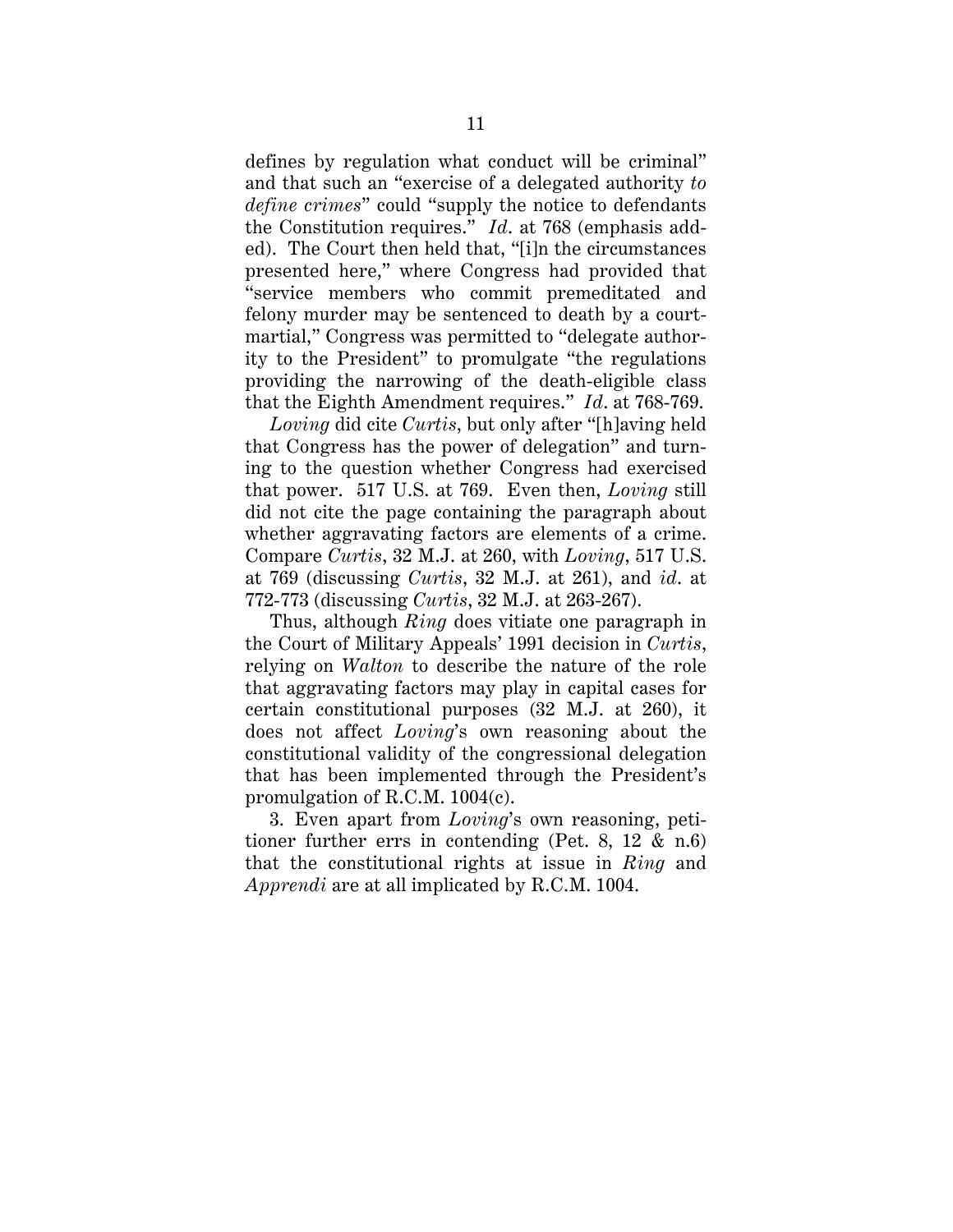a. *Ring* vindicated the Sixth Amendment's jurytrial guarantee. See 536 U.S. at 588 ("This case concerns the Sixth Amendment right to a jury trial in capital prosecutions."); *id*. at 597 ("The question presented is whether [the factual presence of an] aggravating factor may be found by the judge, \* \* \* or whether the Sixth Amendment's jury trial guarantee \* \* \* requires that the aggravating factor determination be entrusted to the jury."). Relying on *Apprendi*, the Court held that the Sixth Amendment does not permit "a sentencing judge, sitting without a jury, to find an aggravating circumstance necessary for imposition of the death penalty," because "the Sixth Amendment requires that [such aggravating factors] be found by a jury." *Id*. at 609.

The Sixth Amendment jury-trial right that was the primary basis for the holdings in *Apprendi* and *Ring* does not apply to military courts-martial. See, *e.g.*, *Ex parte Milligan*, 71 U.S. 2 (1866); *Mendrano* v. *Smith*, 797 F.2d 1538, 1544 (10th Cir. 1986) (collecting cases "reflect[ing] the universal view that members of the military have no right to jury trial in court-martial proceedings"). Instead of a civilian jury, a military capital defendant is tried before a general courtmartial (*i.e.*, a military judge and a panel of at least 12 members of the armed forces). See Arts.  $16(1)(A)$ ,  $25$ , 25a, UCMJ, 10 U.S.C. 816(1)(A), 825, 825a. The Court has not extended *Apprendi* to sentencing decisions in which the jury historically played no role,<sup>3</sup> and it

 <sup>3</sup> See, *e.g.*, *Oregon* v. *Ice*, 555 U.S. 160, 168-169 (2009) (holding that *Apprendi* does not forbid sentencing judges from finding facts to support the imposition of consecutive sentences, where they historically exercised that power and therefore are not encroaching on the jury's role).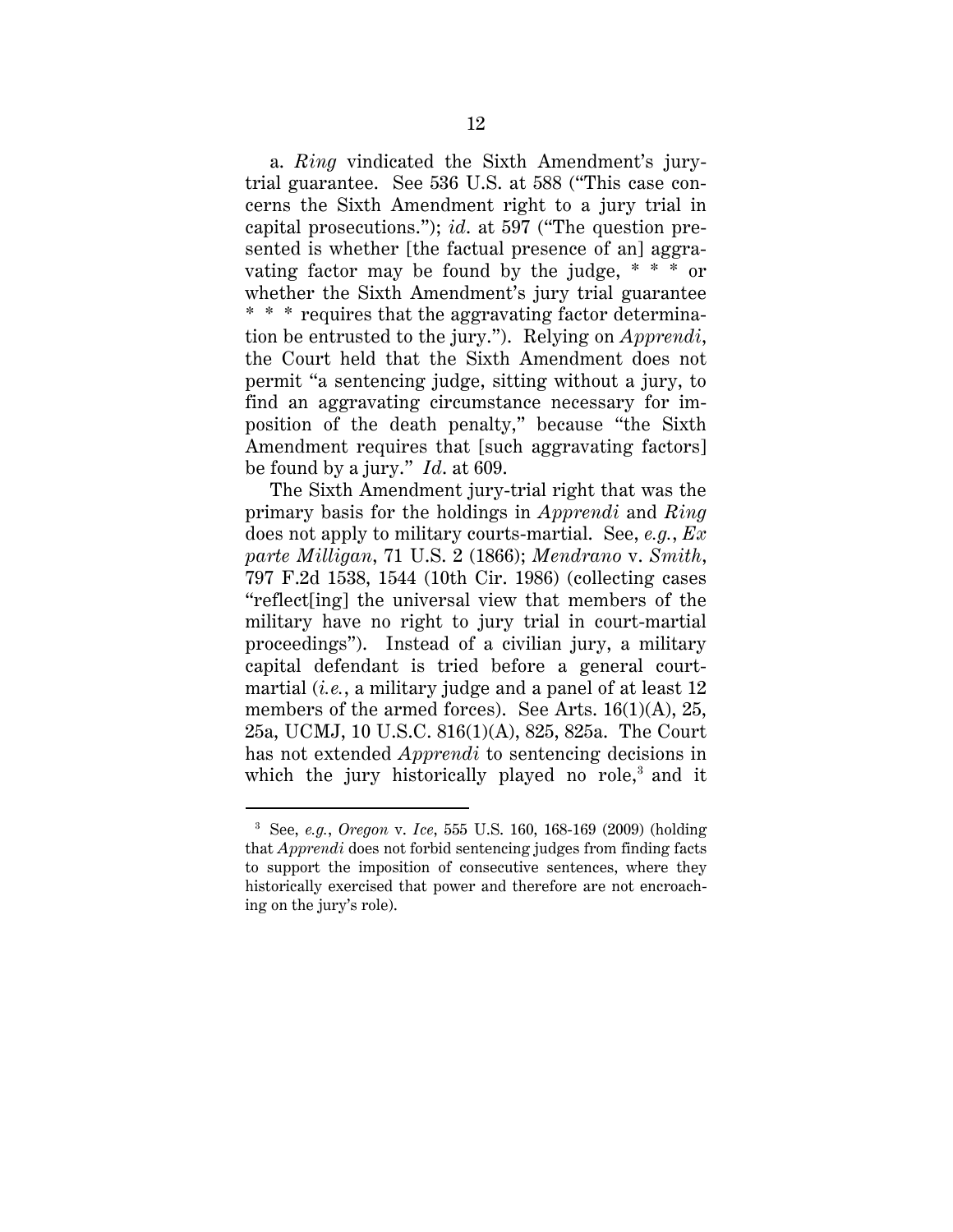should not extend *Apprendi* and *Ring* to sentencing procedures in courts-martial, where no Sixth Amendment jury-trial right has previously existed.

b. Petitioner adds (Pet. 12 n.6) that *Apprendi*'s constitutional reasoning also reflects Fifth Amendment concerns about whether a State "could subvert the due process protection of proof beyond a reasonable doubt by characterizing a fact as a sentencing factor." But R.C.M. 1004 presents no potential problems on that score. It expressly provides that the members of the court-martial must "find, beyond a reasonable doubt," that one or more of the enumerated aggravating factors exist (and, further, that all members must concur about which factor or factors exist). R.C.M.  $1004(b)(4)(B)$  and (c). And petitioner cannot contend that he lacked notice that the multiplemurder aggravating factor at issue in his case could be used to support a death sentence for a violation of Article 118(1), because R.C.M.  $1004(c)(7)(J)$  has not been amended since Rule 1004 was first promulgated in 1984. See Exec. Order No. 12,473, 49 Fed. Reg.  $17,220$  (Apr. 13, 1984).<sup>4</sup>

c. More generally, the capital-sentencing framework in courts-martial bears no resemblance to the bifurcated state systems at issue in *Apprendi* and *Ring*, under which a court could impose a sentence that exceeded a statutory limit based on facts that had not been found by the jury at trial. In contrast to

 <sup>4</sup> The other aggravating factor that was initially invoked by the prosecution but not used in the sentencing phase of petitioner's trial (about unlawfully and substantially endangering the life of someone other than the victim, see R.C.M.  $1004(c)(4)$ , was last amended in 1994. See *Manual For Courts-Martial*, App. 21, at A21-79 (2012 ed.), www.au.af.mil/au/awc/awcgate/law/mcm.pdf.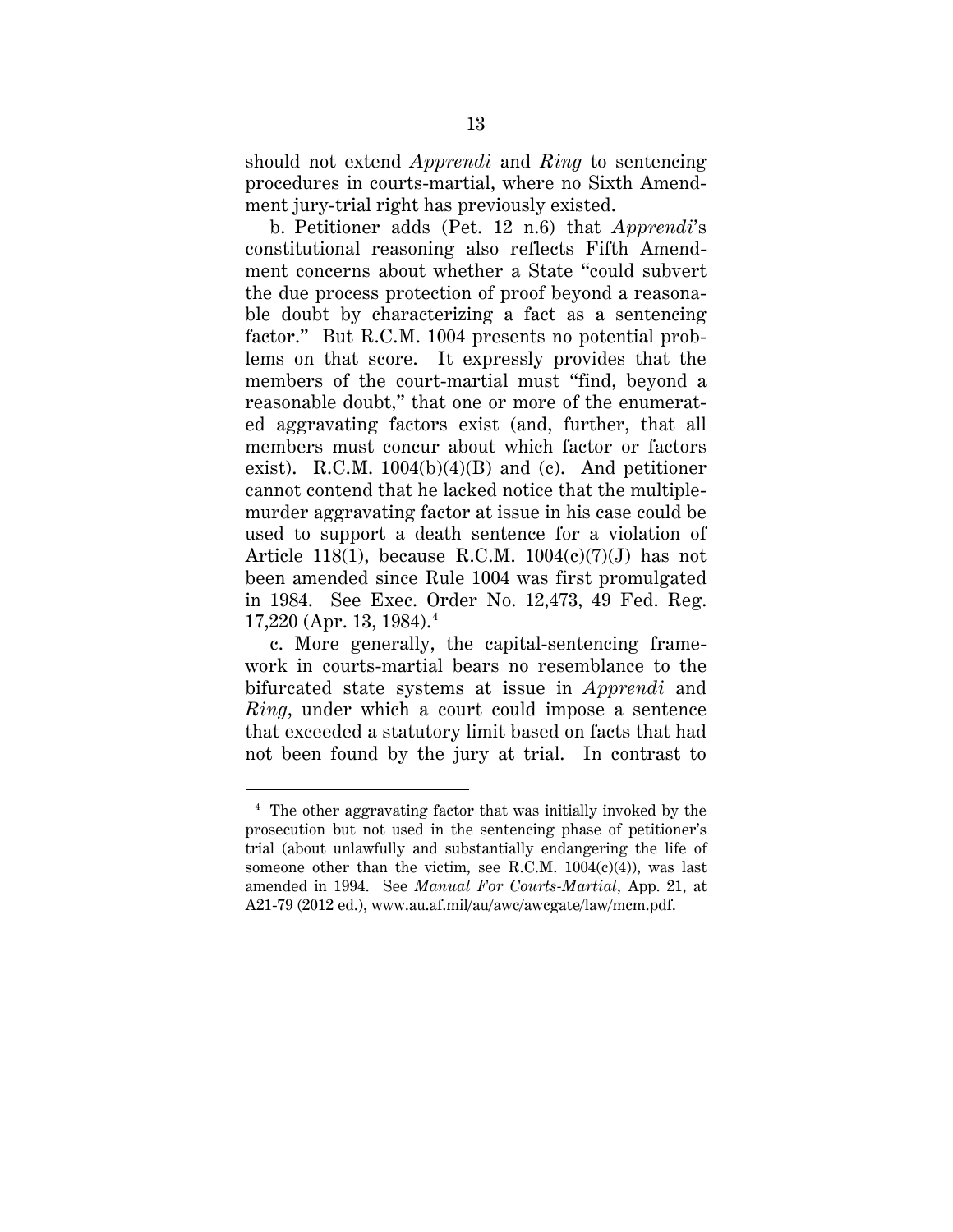that jury-and-judge model, the military's capitalsentencing scheme is a unitary one in which the members of the court-martial panel that tries the defendant at the guilt phase also impose the sentence at the penalty phase. They may not impose the death penalty unless they find that an aggravating factor exists, beyond a reasonable doubt, and that any extenuating or mitigating circumstances are substantially outweighed by aggravating circumstances. R.C.M.  $1004(b)(4)$  and (c). Thus, R.C.M. 1004 does not shift fact-finding power from juries to judges or allow judges to increase the maximum penalty to which defendants are exposed.

Accordingly, the capital sentencing framework established by the UCMJ and R.C.M. 1004 does not implicate the constitutional rights at issue in *Apprendi* and *Ring*, and no reason exists for the Court to reconsider *Loving*'s constitutional holding.

4. Finally, petitioner contends (Pet. 14-15) that the Court should avoid "difficult and serious constitutional questions" about whether Congress may empower the President to promulgate aggravating factors for capital sentencing in the court-martial context. In petitioner's view (Pet. 14), the UCMJ could be read so narrowly that it would not include a congressional delegation permitting the President to identify the aggravating factors that will be used in such cases.

As discussed above, R.C.M. 1004(c) does not present any of the constitutional concerns about due process or the Sixth Amendment jury-trial right that were at issue in *Ring* and *Apprendi*, meaning there is no need to resort to constitutional avoidance. In any event, the Court has already held that the statutory provisions in question (Articles 18, 36, and 56 of the